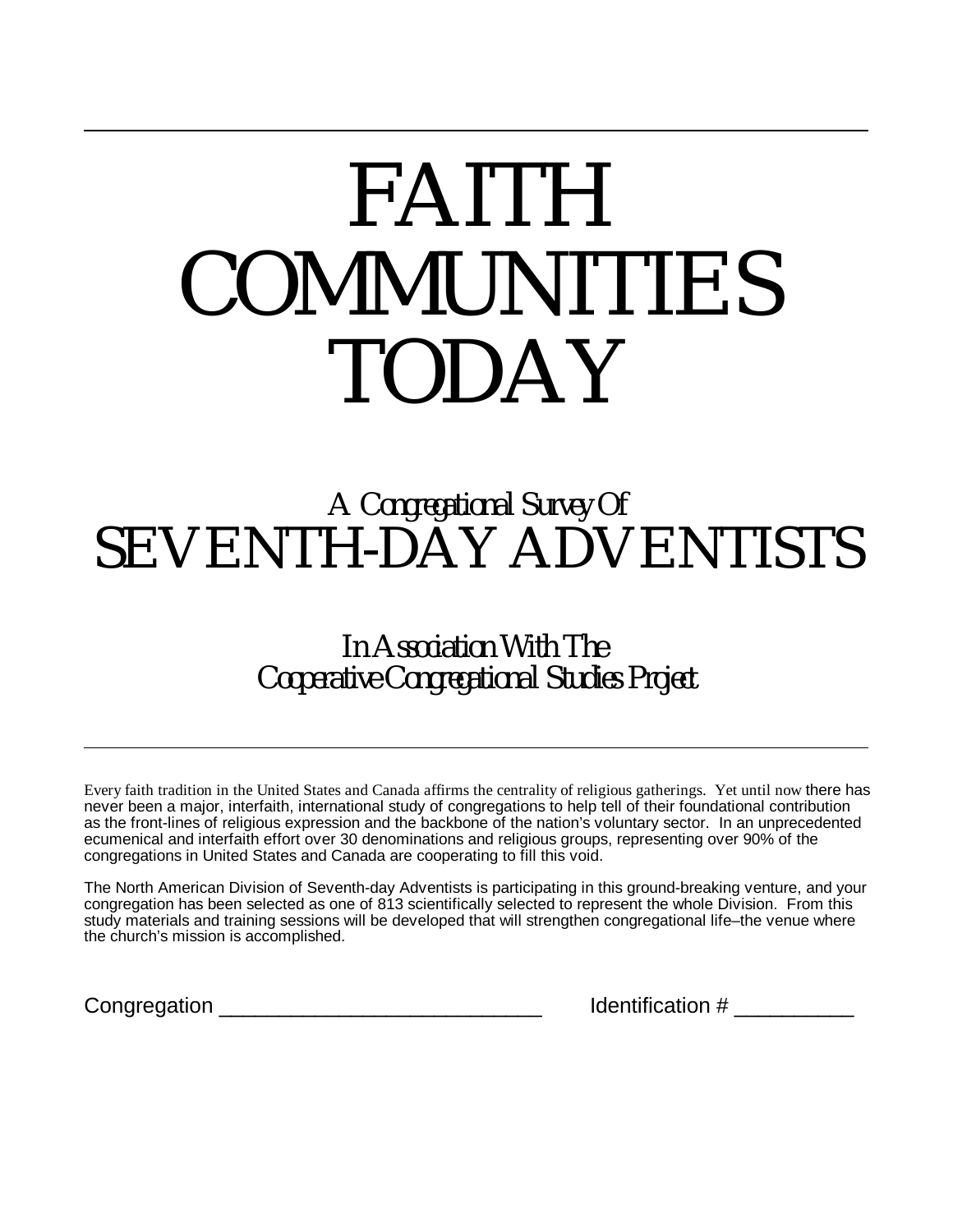## **I. Congregational Identity and Worship**

1. How well does each of the following statements describe your congregation?  $($   $\checkmark$  one on each line)

|          |                                                                                                                                                                                                                                                                                                                                          | Very<br>Well                   | Quite<br>Well         | Some- Slightly<br>What |                                   | Not<br><u>At All</u> |  |
|----------|------------------------------------------------------------------------------------------------------------------------------------------------------------------------------------------------------------------------------------------------------------------------------------------------------------------------------------------|--------------------------------|-----------------------|------------------------|-----------------------------------|----------------------|--|
| А.       | Our congregation feels like a [large], close-knit family                                                                                                                                                                                                                                                                                 | $\Box_1$                       | $\Box_2$              | $\Box_3$               | $\square_{4}$                     | $\Box_5$             |  |
| В.       | Our congregation is spiritually vital and alive                                                                                                                                                                                                                                                                                          | $\Box_{1}$                     | $\square$ ,           | $\Box_3$               | $\square_{4}$                     | $\square_{5}$        |  |
| C.<br>D. | Our congregation is working for social justice<br>Our congregation helps members deepen                                                                                                                                                                                                                                                  | $\Box_{\scriptscriptstyle{1}}$ | $\Box_2$              | $\Box_3$               | $\Box_{4}$                        | $\Box_5$             |  |
|          | their relationships with God                                                                                                                                                                                                                                                                                                             | $\Box_{1}$                     | $\Box_2$              | $\Box_3$               | $\square_{4}$                     | $\square_{5}$        |  |
| Е.       | Our congregation is trying to increase its racial/ethnic diversity                                                                                                                                                                                                                                                                       | $\Box_{1}$                     | $\Box$                | $\Box_3$               | $\square_{4}$                     | $\Box_5$             |  |
| F.       | Our congregation clearly expresses its Adventist heritage                                                                                                                                                                                                                                                                                | $\Box$ <sub>1</sub>            | $\square$ ,           | $\Box_3$               | $\square_{4}$                     | $\square_{5}$        |  |
| G.       | Our congregation is a moral beacon in the community                                                                                                                                                                                                                                                                                      | $\Box_{1}$                     | $\Box$                | $\Box_3$               | $\Box_4$                          | $\Box_5$             |  |
| H. .     | Our congregation welcomes innovation and change                                                                                                                                                                                                                                                                                          | $\Box_1$                       | $\Box_2$              | $\Box_3$               | $\Box_4$                          | $\Box_5$             |  |
| I.<br>J. | Our congregation deals openly with disagreements and conflicts<br>Our congregation encourages the public                                                                                                                                                                                                                                 | $\Box_{1}$                     | $\Box_2$              | $\Box_3$               | $\square_{4}$                     | $\square_{5}$        |  |
| K.       | expression of speaking in tongues<br>Our congregation has a strong racial/ethnic or national heritage                                                                                                                                                                                                                                    | $\Box_{1}$                     | $\Box_2$              | $\square_3$            | $\square_{4}$                     | $\square_{5}$        |  |
|          | that it is trying to preserve                                                                                                                                                                                                                                                                                                            | $\Box_1$                       | $\Box_2$              | $\Box_3$               | $\Box_{4}$                        | $\Box_5$             |  |
| L.       | Members are excited about the future of our congregation<br>M. New people are easily assimilated/incorporated into                                                                                                                                                                                                                       | $\Box_{1}$                     | $\Box$                | $\square_{3}$          | $\square_{4}$                     | $\square_{5}$        |  |
|          | the life of our congregation                                                                                                                                                                                                                                                                                                             | $\Box_1$                       | $\Box_2$              | $\Box_3$               | $\square_{4}$                     | $\Box_5$             |  |
|          | N. Our congregation has a clear sense of mission and purpose<br>O. Our congregation's worship services are spiritually uplifting                                                                                                                                                                                                         | $\Box_1$                       | $\Box_2$              | $\Box_3$               | $\Box_{4}$                        | $\square_{5}$        |  |
|          | and inspirational                                                                                                                                                                                                                                                                                                                        | $\Box_{1}$                     | $\Box_{2}$            | $\Box_3$               | $\square_{4}$                     | $\Box_5$             |  |
| Р.<br>Q. | Our congregation's programs and activities are well organized<br>Our congregation's programs and activities strengthen                                                                                                                                                                                                                   | $\Box_{1}$                     | $\Box_{2}$            | $\Box_3$               | $\square_{\scriptscriptstyle{A}}$ | $\square_{5}$        |  |
|          | personal relationships among our members                                                                                                                                                                                                                                                                                                 | $\Box_1$                       | $\Box_2$              | $\Box_3$               | $\Box_{4}$                        | $\square_{5}$        |  |
| R.       | The community around our church is well-informed about the                                                                                                                                                                                                                                                                               |                                |                       |                        |                                   |                      |  |
|          | activities taking place in our congregation                                                                                                                                                                                                                                                                                              | $\Box_{1}$                     | $\Box$                | $\Box_3$               | $\Box_{4}$                        | $\square_{5}$        |  |
|          | 2. Worship Services.                                                                                                                                                                                                                                                                                                                     |                                |                       |                        |                                   |                      |  |
|          | A. How many worship services does your congregation hold on a typical Sabbath?                                                                                                                                                                                                                                                           |                                |                       |                        |                                   |                      |  |
|          | B. What is the total attendance for all services held on a typical Sabbath?                                                                                                                                                                                                                                                              |                                |                       |                        |                                   |                      |  |
|          | C. If you typically hold more than one worship service on the Sabbath are these services: $(v \text{ one})$<br>$\Box$ <sub>1</sub> Very similar in style (other than the language used)<br>$\Box$ , One or more is somewhat different in style from the rest<br>$\Box$ <sub>3</sub> One or more is very different in style from the rest |                                |                       |                        |                                   |                      |  |
|          | D. In what languages does your congregation conducts worship services on a typical Sabbath?                                                                                                                                                                                                                                              |                                |                       |                        |                                   |                      |  |
|          | $\square$ <sub>3</sub> French<br>$\square$ <sub>4</sub> Korean<br>$\Box$ <sub>1</sub> English<br>$\Box_2$ Spanish                                                                                                                                                                                                                        |                                |                       |                        |                                   |                      |  |
|          | 3. How often does the sermon in your worship focus on: $(v)$ one on each line)                                                                                                                                                                                                                                                           | <b>Always Often Sometimes</b>  |                       |                        | <b>Seldom</b>                     | <u>Never</u>         |  |
|          | A. God's love and care                                                                                                                                                                                                                                                                                                                   | $\square$ ,                    | $\square_{3}$         |                        | $\square_{4}$                     | $\Box_5$             |  |
|          | B. Practical advice for daily living                                                                                                                                                                                                                                                                                                     | $\square$                      | $\Box_3$              |                        | $\Box_{4}$                        | $\Box_5$             |  |
|          | $\Box_{\scriptscriptstyle{1}}$<br>C. Personal spiritual growth                                                                                                                                                                                                                                                                           | $\Box_{2}$                     |                       |                        | $\underline{\Box}_4$              | $\underline{\Box}_5$ |  |
|          | D. Social justice or social action                                                                                                                                                                                                                                                                                                       |                                | $\overline{\Box}^3_3$ |                        | $\Box_{\scriptscriptstyle 4}$     | $\Box_5$             |  |
|          | E. Personal salvation<br>$\Box_{\scriptscriptstyle{1}}$                                                                                                                                                                                                                                                                                  | $\Box_{2}$                     | $\Box_{3}$            |                        | $\Box_{\scriptscriptstyle 4}$     | $\Box_5$             |  |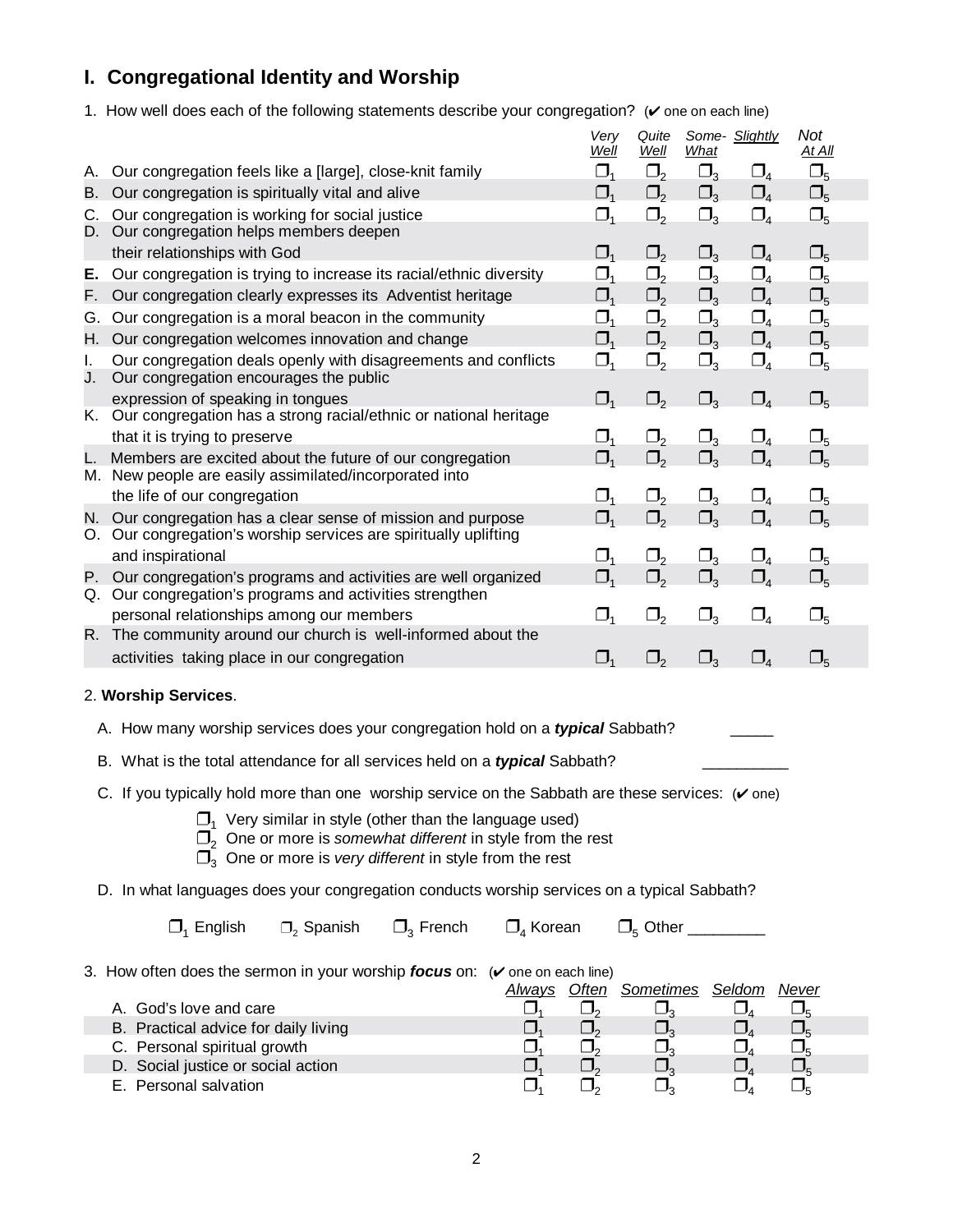#### 4. How often does the sermon include  $a$  lot of:  $(v)$  one on each line)

|                                                   | Always | Often | Sometimes | Seldom | Never |  |
|---------------------------------------------------|--------|-------|-----------|--------|-------|--|
| A. Personal stories or first-hand experiences     |        |       |           |        |       |  |
| B. Literary or scholarly references               |        |       |           |        |       |  |
| C. Illustrations from contemporary media (e.g.,   |        |       |           |        |       |  |
| magazines, newspapers, television, movies, etc)   |        |       |           |        |       |  |
| D. Detailed explanations of scripture or doctrine |        |       |           |        |       |  |

5. How often are the following included as part of your congregation's regular Sabbath worship service(s)?  $(v$  one on each line)

|                                                         | Alwavs | Often | Sometimes | Seldom | Never |  |
|---------------------------------------------------------|--------|-------|-----------|--------|-------|--|
| A. Reading/recitation of creeds or statements of faith  |        |       |           |        |       |  |
| B. A time for lay members to testify about their faith  |        |       |           |        |       |  |
| C. A time during worship for people to greet each other | II.    |       |           |        |       |  |
| D. The use of visual projection equipment               |        |       |           |        |       |  |
| Incense or candles                                      |        |       |           |        |       |  |
| F. Drama or acted parables                              |        |       |           |        |       |  |
| G. Kneeling by the congregation                         |        |       |           |        |       |  |
| H. Children's sermon, youth choir, etc.                 |        |       |           |        |       |  |
| Member participation in leading worship                 |        |       |           |        |       |  |

6. How often are the following included as part of your congregation's regular Sabbath worship service(s)?  $(v$  one on each line)

|                                                  | Alwavs | Often | Sometimes | Seldom | Never |
|--------------------------------------------------|--------|-------|-----------|--------|-------|
| A. Organ and/or piano                            |        |       |           |        |       |
| B. Electronic keyboard or synthesizer            |        |       |           |        |       |
| C. Electric guitar/bass                          |        |       |           |        |       |
| D. Non-electronic string or wind instruments     |        |       |           |        |       |
| (e.g., harp, violin, guitar, flute, brass, etc.) |        |       |           |        |       |
| E. Drums or other percussion instruments         |        |       |           |        |       |
| F. Recorded music (tapes, cd's, etc)             |        |       |           |        |       |

7. In comparison to the style of your congregation's primary worship service 5 years ago, would you say the style of your current primary worship service:

 $\Box_1$  Is basically the same  $\Box_2$  Changed a little  $\Box_3$  Changed somewhat  $\Box_4$  Changed a great deal  $\Box$ <sub>5</sub> Our congregation did not exist in 1995

8. How important are the following sources of authority in the worship and teaching of your congregation?

| $(\vee)$ one on each line)              | Absolutely<br>Foundational | Verv<br>Important | Somewhat<br>Important | Little Or No<br>Importance |  |
|-----------------------------------------|----------------------------|-------------------|-----------------------|----------------------------|--|
| A. Sacred Scripture/the Bible           |                            |                   |                       |                            |  |
| B. Adventist heritage                   |                            |                   |                       |                            |  |
| C. The Holy Spirit                      |                            |                   |                       |                            |  |
| D. Human reason and understanding       |                            |                   |                       |                            |  |
| E. Personal experience and common sense |                            |                   |                       |                            |  |
| F. Ellen G. White's writings            |                            |                   |                       |                            |  |

 G. Now please write the letter of the *one* source of authority that is *most important* in your congregation's worship and teaching, as difficult a choice as this may be, in this box $\rightarrow \rightarrow$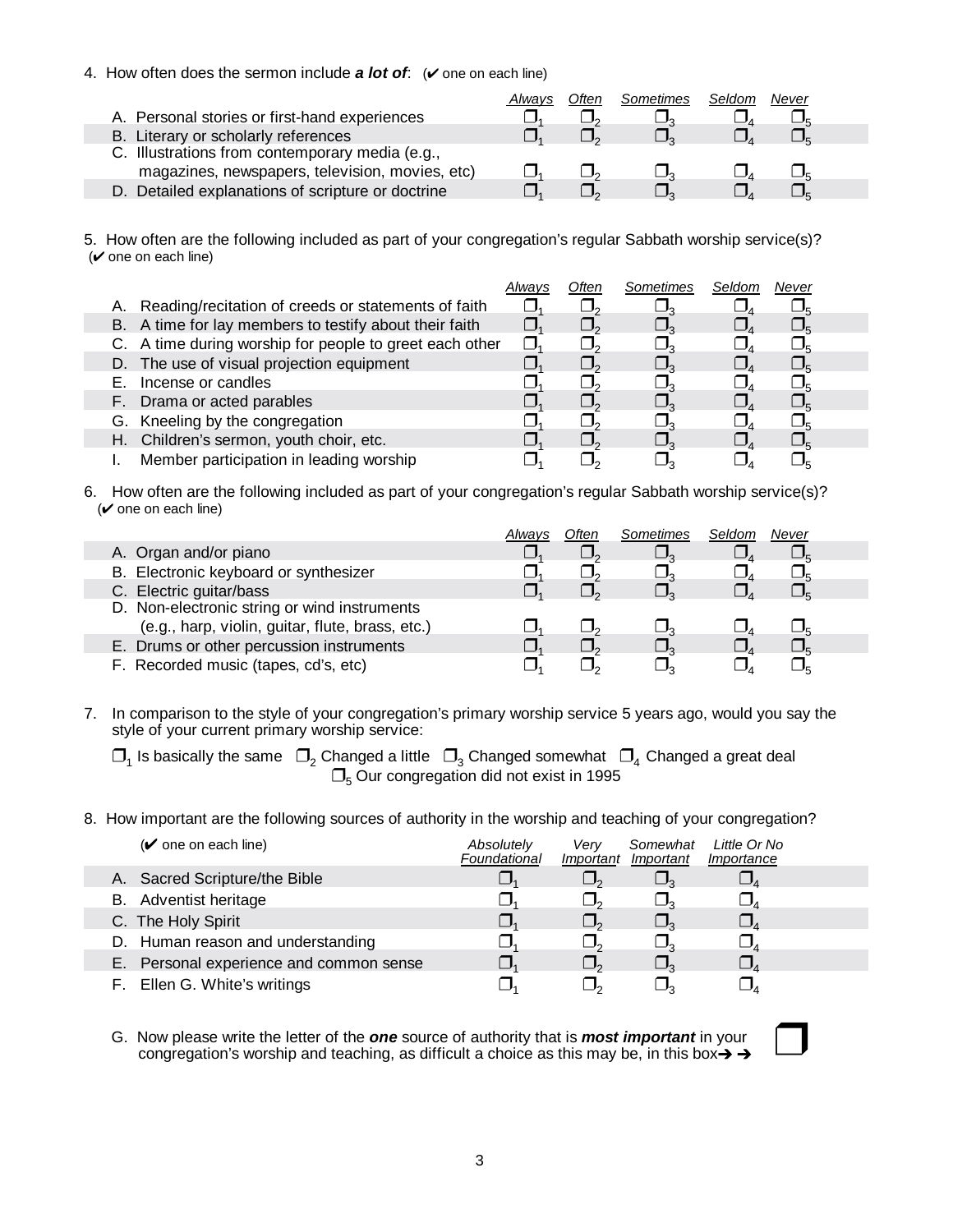9. When visitors attend worship services at your church, *about* how many members usually welcome them?

 $\Box_1$  More than five  $\Box_2$  Three to five  $\Box_3$  One or two  $\Box_4$  None

10. Congregations might be focused more on winning individual converts and preparing people for heaven or more on working to serve people in need and making their communities better places to live. Would you say that your congregation is:

> $\Box_1$  More other-world focused  $\Box_2$  More this-world focused  $\Box$ <sub>3</sub> A balanced focus between other-world and this-world

#### **II. History, Location and Building**

- 1. In approximately what year was this congregation officially founded?
- 2. In what ZIP code area is this congregation's primary worship building located? Zip
- 3. In approximately what year did this congregation begin worshiping at its current location?
- 4. How would you describe the place where your congregation's primary worship building is located?

| Rural or open country $\dots\dots\dots\dots\dots\dots\dots\dots\dots\dots\dots\Box_{i}$                                   |  |
|---------------------------------------------------------------------------------------------------------------------------|--|
| Town or village of less than 10,000 $\dots\dots\dots\dots\dots\dots\dots\dots\dots\Box_{\!\scriptscriptstyle\mathcal{D}}$ |  |
| In or around a city of:                                                                                                   |  |
|                                                                                                                           |  |
|                                                                                                                           |  |
|                                                                                                                           |  |

**A. If in or around a city**, is your building located:

| In the central or downtown area of the city $\square_1$                                                |  |
|--------------------------------------------------------------------------------------------------------|--|
| In another area of the city $\ldots \ldots \ldots \ldots \ldots \ldots \ldots \ldots \ldots \square_2$ |  |
|                                                                                                        |  |
|                                                                                                        |  |

**B. If in or around a city**, is your building located in a:

| Residential area $\ldots \ldots \ldots \ldots \ldots \ldots \ldots \ldots \ldots \ldots \ldots \square$ |  |
|---------------------------------------------------------------------------------------------------------|--|
| Mixed residential and commercial area $\ldots \ldots \ldots \ldots \ldots \ldots \square$               |  |
| Commercial or industrial area $\ldots \ldots \ldots \ldots \ldots \ldots \ldots \ldots \square$         |  |

5. How would you describe the *size* of the following relative to the current needs of your congregation?:

| $(\vee)$ one each line)     | Much More<br>Than We Need | Slightly More<br>Than We Need | Just About<br>Right | Slightly Less<br>Than We Need | Much Less<br>Than We Need |
|-----------------------------|---------------------------|-------------------------------|---------------------|-------------------------------|---------------------------|
| A. Your Worship space       |                           |                               |                     |                               |                           |
| <b>B.</b> Educational space |                           |                               |                     |                               |                           |
| C. Fellowship space         |                           |                               |                     |                               |                           |
| D. Space for parking        |                           |                               |                     |                               |                           |

6. How would you describe the overall physical condition of your congregation's building(s)? ( $\vee$  one)

 $\Box_1$  Excellent  $\Box_2$  Good  $\Box_3$  Needs improvement  $\Box_4$  In serious need of improvements and repairs

7. Do any other congregations use your building space for worship?  $\Box_1$  Yes  $\Box_2$  No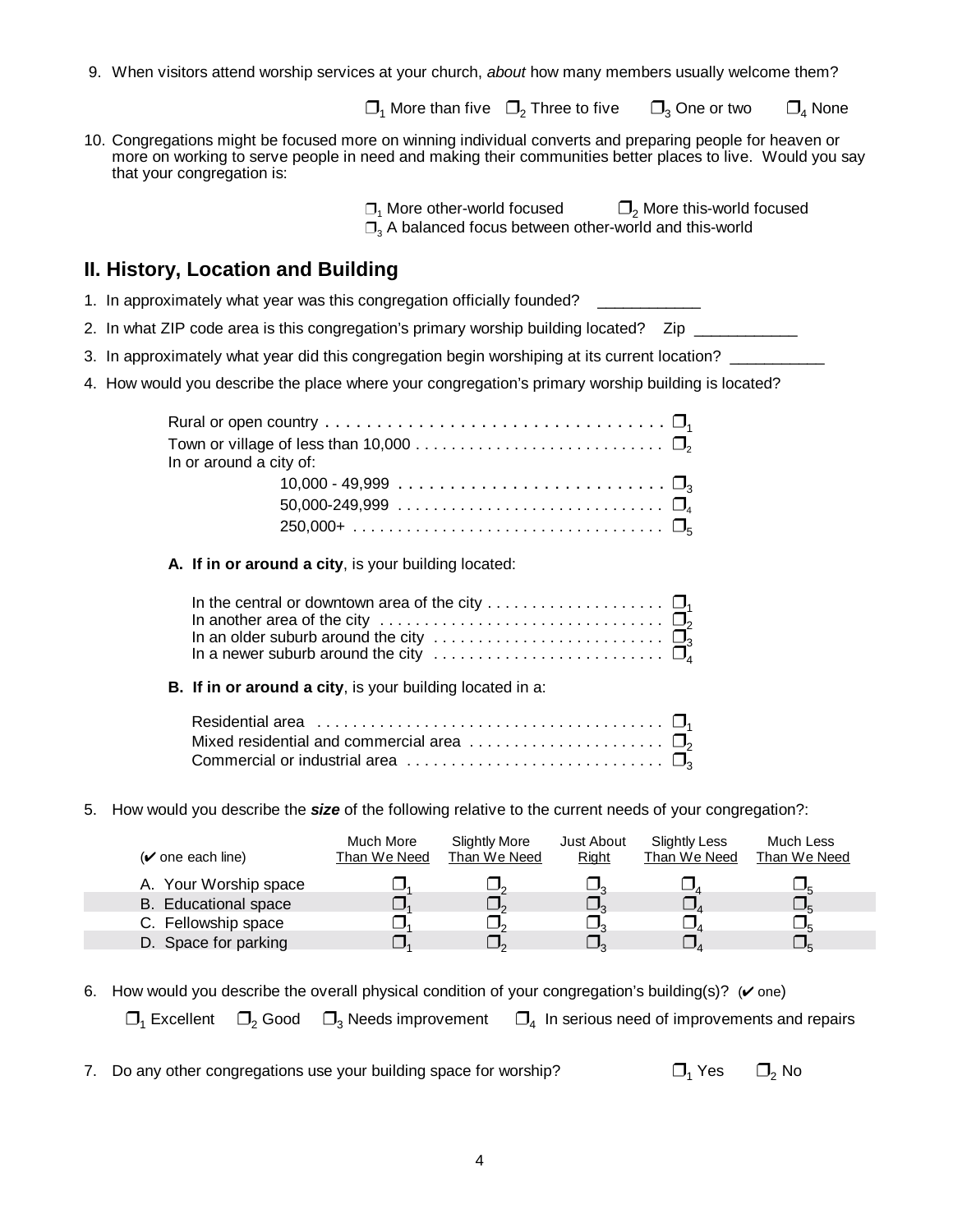#### **III. Congregational Programs**

1. Does your congregation have a Sabbath school that meets regularly?  $\Box_1$  Yes  $\Box_2$  No

IF YES: A. What is the typical, total, weekly attendance of **adults (18 and over)**? → → → → B. What is the typical, total, weekly attendance of *children and teens (17 and under)*?  $\rightarrow$ 

2. During the past 12 months, did your congregation have any of the following programs or activities in addition to your regular Sabbath school?

| IF YES:     | • A one-time, short-term or occasional event?<br>• On-going during a particular season? |           | Circle all "Yeses" that apply        |                             |                                |
|-------------|-----------------------------------------------------------------------------------------|-----------|--------------------------------------|-----------------------------|--------------------------------|
|             | • On-going throughout the year?                                                         | <u>No</u> | One-Time, Short-<br>Term, Occasional | On-going During<br>A Season | On-going Thru<br>[Church] Year |
|             | A. Bible/Scripture study (other than Sabbath School)                                    | <b>No</b> | Yes                                  | Yes                         | Yes                            |
|             | B. Theological or doctrinal study                                                       | <b>No</b> | Yes                                  | Yes                         | <b>Yes</b>                     |
|             | C. Prayer or meditation groups                                                          | <b>No</b> | Yes                                  | Yes                         | Yes                            |
|             | D. Spiritual retreats                                                                   | <b>No</b> | Yes                                  | <b>Yes</b>                  | <b>Yes</b>                     |
|             | E. Community service                                                                    | No        | Yes                                  | Yes                         | Yes                            |
|             | F. Parenting or marriage enrichment                                                     | No.       | Yes                                  | Yes                         | <b>Yes</b>                     |
| G. Choir(s) |                                                                                         | No        | Yes                                  | Yes                         | Yes                            |
|             | H. Other performing arts (e.g., music, art, drama)                                      | No.       | Yes                                  | Yes                         | <b>Yes</b>                     |
|             | I. Groups that discuss books or contemporary issues                                     | <b>No</b> | Yes                                  | Yes                         | Yes                            |
|             | J. Self-help or personal growth groups                                                  | <b>No</b> | Yes                                  | <b>Yes</b>                  | Yes                            |
|             | K. Exercise, fitness or weight loss groups or classes                                   | <b>No</b> | Yes                                  | Yes                         | Yes                            |
|             | L. Sports teams                                                                         | No.       | Yes                                  | <b>Yes</b>                  | <b>Yes</b>                     |
|             | M. Pathfinder Club or other youth groups                                                | No        | Yes                                  | Yes                         | Yes                            |
|             | N. Young adult/singles activities and programs                                          | No        | <b>Yes</b>                           | Yes                         | <b>Yes</b>                     |

 3. How much does your congregation, in its worship and education, *emphasize* the following *home and personal practices*? ( $\vee$  one on each line)

|  |                                                                                 | A Great<br>Deal | Quite<br>A Bit | Some | Little | Not<br>At All   |  |
|--|---------------------------------------------------------------------------------|-----------------|----------------|------|--------|-----------------|--|
|  | A. Personal prayer, scripture study, devotions<br>and other spiritual practices |                 |                |      |        |                 |  |
|  | B. Family devotions                                                             |                 |                |      |        |                 |  |
|  | C. Fasting                                                                      |                 |                |      |        |                 |  |
|  | D. Observing dietary restrictions                                               |                 |                |      |        |                 |  |
|  | E. Abstinence from alcohol                                                      |                 |                |      |        |                 |  |
|  | F. Keeping the Sabbath holy                                                     |                 |                |      |        | $\Box_{\kappa}$ |  |
|  | G. Displaying religious objects, symbols,                                       |                 |                |      |        |                 |  |
|  | statuary, icons or pictures in the home                                         |                 |                |      |        |                 |  |
|  | H. Abstaining from premarital sex                                               |                 |                |      |        |                 |  |
|  |                                                                                 |                 |                |      |        |                 |  |

4. If someone visited your church and indicated that he/she was a visitor by signing the guest book or visitor's card, how long would it take on average until he/she received a *visit* or *phone call* from the church?

 $\Box_1$  We have no guest book or visitor's card  $\Box_3$  Within a week or two

 $\Box_2$  Within a few days  $\Box_4$  Within a month or two

 $\Box$ <sub>5</sub> We don't follow up with visits or phone calls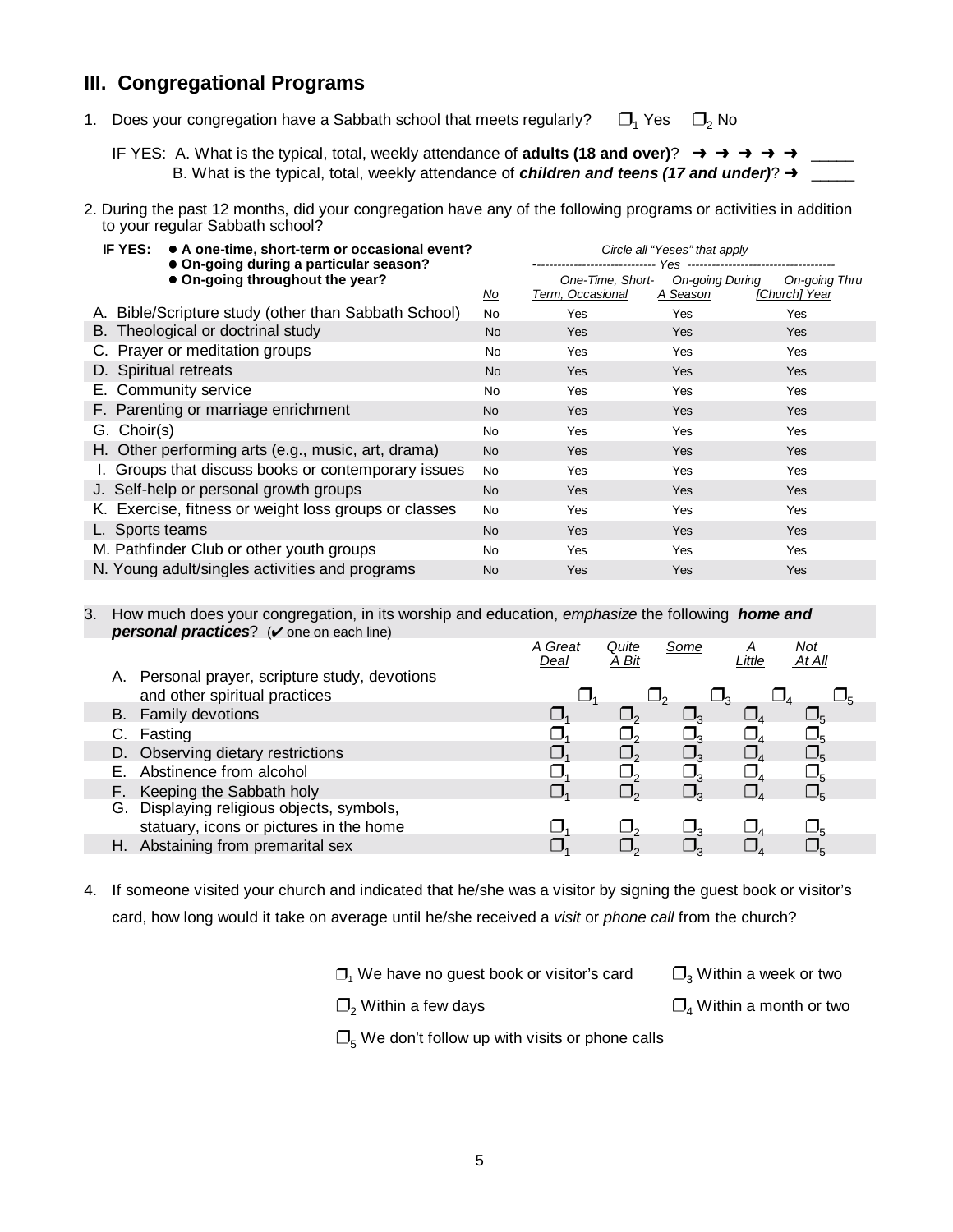5. In addition to the outreach activities of your denomination, **did your congregation** do any of the following *during the past 12 months* to reach out to new or inactive participants or to make your congregation better known in your community?If **No**, is the item: **A)** Something that probably **would be supported** by most members if you tried it; or **B)** Something that probably would be not be supported by most members.

| $(V$ One on each line)                                                                                                                                                                           | Yes<br>Done in last<br>12 Months | --- No. But Members-<br>This Activity | <b>Would Support</b> Would Not Support<br><b>This Activity</b> |
|--------------------------------------------------------------------------------------------------------------------------------------------------------------------------------------------------|----------------------------------|---------------------------------------|----------------------------------------------------------------|
| A. Newspaper advertisements and stories                                                                                                                                                          |                                  |                                       |                                                                |
| B. Radio or television advertisements and stories                                                                                                                                                |                                  |                                       |                                                                |
| C. Direct mail promotions to area residents                                                                                                                                                      |                                  |                                       |                                                                |
| D. An evangelistic campaign or Revelation Seminar                                                                                                                                                |                                  |                                       |                                                                |
| E. Focused efforts to identify and contact people who have<br>recently moved into your congregation's area                                                                                       | U,                               | $\Box$                                | $\Box_2$                                                       |
| F. Stressing in your congregation's preaching and teaching the<br>importance of witnessing to others about one's faith                                                                           |                                  |                                       |                                                                |
| G. Special worship services intended to attract<br>the unchurched/non-Adventists, e.g., "Bring a friend" services,<br>seeker services, revivals, etc.                                            | $\Box$ <sub>1</sub>              |                                       |                                                                |
| H. Special programs (e.g., parenting classes, young single nights,<br>music festivals, street ministries) especially intended to attract<br>unchurched persons/non-Adventists in your community. |                                  |                                       |                                                                |
| I. Phone calls or personal visits by your pastors                                                                                                                                                |                                  |                                       |                                                                |
| J. Phone calls or personal visits by lay members                                                                                                                                                 |                                  |                                       |                                                                |

6. In the past 12 months, did your congregation directly provide, or cooperate in providing, any of the following services for your own members or for people in the community. "Cooperation" includes financial contributions, volunteer time by congregational members, space in your building, material donations, etc.

|    |                                                       | No        | --------- Yes, circle all that apply ----------- |                         |  |
|----|-------------------------------------------------------|-----------|--------------------------------------------------|-------------------------|--|
|    |                                                       |           | <b>Provided Directly</b>                         | Cooperated with Another |  |
|    |                                                       |           | by Your                                          | Congregation, Agency,   |  |
|    |                                                       |           | Congregation<br>Yes                              | or Organization         |  |
|    | A. Food pantry or soup kitchen                        | No.       |                                                  | Yes                     |  |
|    | B. Cash assistance to families or individuals         | <b>No</b> | Yes                                              | <b>Yes</b>              |  |
|    | C. Community Services Center (Dorcas)                 | No.       | Yes                                              | Yes                     |  |
|    | D. Elderly, emergency or affordable housing           | No        | Yes                                              | Yes                     |  |
|    | E. Counseling services or "hot line"                  | No        | Yes                                              | Yes                     |  |
|    | F. Substance abuse programs                           | <b>No</b> | Yes                                              | Yes                     |  |
|    | G. Day care, pre-school, before/after-school programs | No.       | Yes                                              | Yes                     |  |
|    | H. Tutoring or literacy programs for children & teens | <b>No</b> | Yes                                              | Yes                     |  |
| L. | Voter registration or voter education                 | No.       | Yes                                              | Yes                     |  |
|    | J. Organized social issue advocacy or community       |           |                                                  |                         |  |
|    | organizing                                            | No.       | Yes                                              | Yes                     |  |
|    | K. Employment counseling, placement or training       | No        | Yes                                              | Yes                     |  |
|    | L. Health programs/clinics/health education           | <b>No</b> | Yes                                              | <b>Yes</b>              |  |
|    | M. Hospital or nursing home facilities                | <b>No</b> | Yes                                              | Yes                     |  |
|    | N. Senior citizen programs (other than housing)       | <b>No</b> | Yes                                              | <b>Yes</b>              |  |
|    | O. Program for migrants or immigrants                 | <b>No</b> | Yes                                              | Yes                     |  |
|    | P. Prison or jail ministry                            | <b>No</b> | Yes                                              | Yes                     |  |
|    | Q. Homeless shelter                                   | No        | Yes                                              | Yes                     |  |

7. In a typical month, about how many people *do you estimate* are served through the services your congregation directly provides? Estimated number of people served \_\_\_\_\_\_\_\_\_\_\_\_\_\_

8. Does your congregation sponsor, either by itself or as part of a constituency of churches: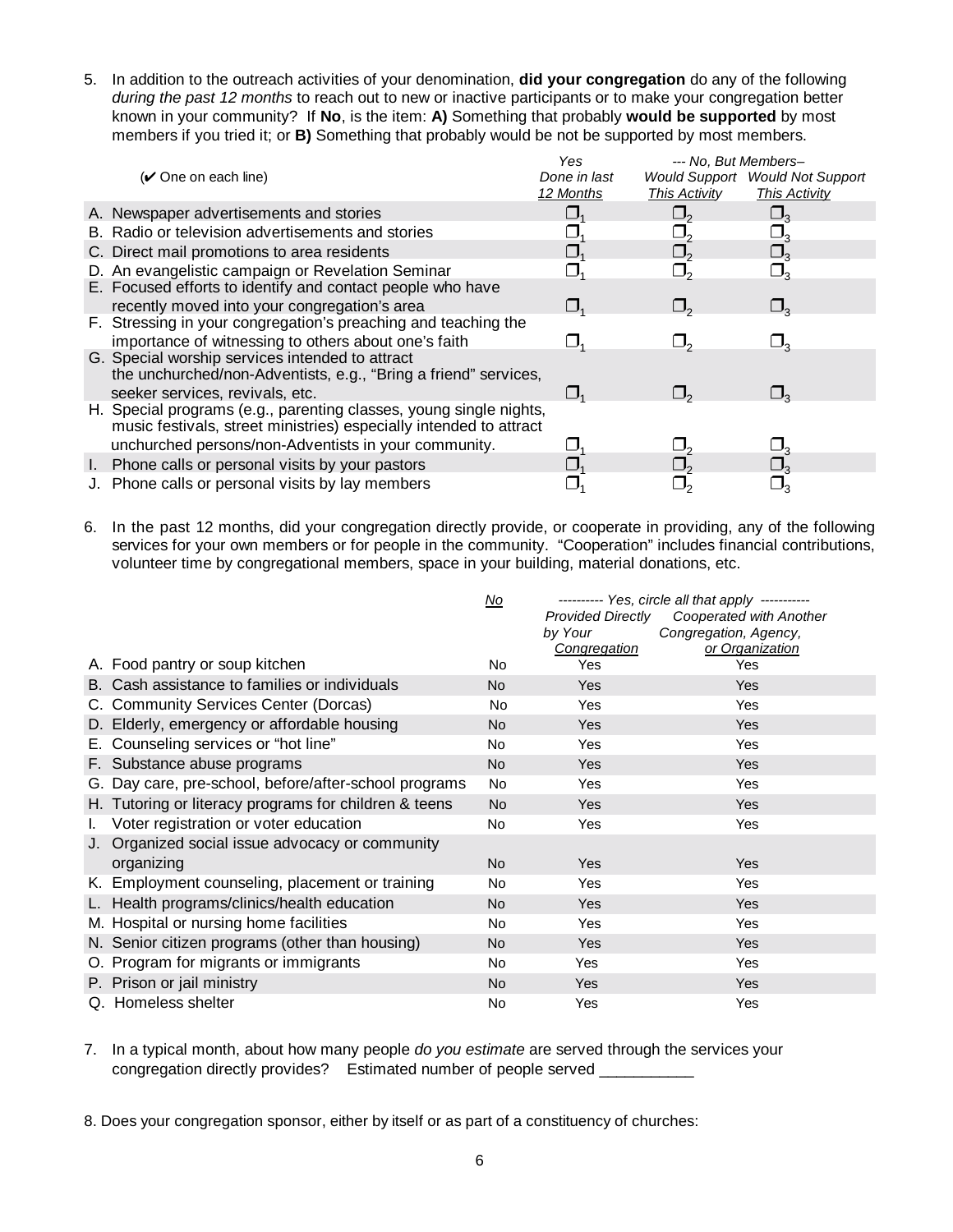|    |    | B. An Adventist secondary school? $\ldots \ldots \ldots \ldots \ldots \ldots$                                                                                                                                                                                                                                                                 |          | $\Box$ <sub>2</sub> Yes<br>$\Box$ <sub>2</sub> Yes |               |
|----|----|-----------------------------------------------------------------------------------------------------------------------------------------------------------------------------------------------------------------------------------------------------------------------------------------------------------------------------------------------|----------|----------------------------------------------------|---------------|
|    |    | 9. To what extent is every phase of your congregational activity focused on church growth?<br>$1 =$ each phase independent; $5 =$ every phase focused on church growth                                                                                                                                                                        |          |                                                    |               |
|    |    | $\Box_1$ $\Box_2$ $\Box_3$ $\Box_4$                                                                                                                                                                                                                                                                                                           |          |                                                    | $\square_{5}$ |
|    |    | 10. What do you see is the potential of your congregation for real growth? 1 = no potential; 5 = unlimited potential                                                                                                                                                                                                                          |          |                                                    |               |
|    |    | $\Box$<br>$\Box_{\scriptscriptstyle 1}$                                                                                                                                                                                                                                                                                                       | $\Box_3$ | $\Box_{4}$                                         | $\Box_5$      |
|    |    | 11. What percentage of your membership is the growth goal of your congregation this year?                                                                                                                                                                                                                                                     |          |                                                    |               |
|    |    |                                                                                                                                                                                                                                                                                                                                               |          |                                                    | %             |
|    |    | IV. Leadership And Organizational Dynamics                                                                                                                                                                                                                                                                                                    |          |                                                    |               |
|    |    |                                                                                                                                                                                                                                                                                                                                               |          |                                                    |               |
|    |    | 1. Which of the following best describes the situation in your congregation? ( $\check{v}$ one)                                                                                                                                                                                                                                               |          |                                                    |               |
|    |    | $\Box$ <sub>1</sub> We do <i>not</i> have any problem getting people to accept volunteer leadership roles.<br>$\Box$ <sub>2</sub> Recruiting volunteer leaders is a continual challenge, but we eventually find enough willing people.<br>$\square$ <sub>3</sub> We cannot find enough people who are willing to serve.                       |          |                                                    |               |
| 2. |    | Please describe your current senior/sole pastor by checking all of the boxes that apply or filling in the requested<br>information. If you have more than one pastor, please check here $\Box$ and answer the following for your senior<br>pastor. If you do not currently have a pastor, please check here $\square$ and skip to question 3. |          |                                                    |               |
|    |    | A. Age? _________ Years old                                                                                                                                                                                                                                                                                                                   |          |                                                    |               |
|    |    | B. $\Box_1$ Paid $\Box_2$ Volunteer                                                                                                                                                                                                                                                                                                           |          |                                                    |               |
|    |    | $\Box$ <sub>2</sub> Full time, supplemented by outside employment<br>C. $\Box$ <sub>1</sub> Full time                                                                                                                                                                                                                                         |          |                                                    |               |
|    |    | $\square$ <sub>3</sub> Part time $\rightarrow$ IF PART TIME, 1) How many churches does he/she serve?                                                                                                                                                                                                                                          |          |                                                    |               |
|    |    | 2) Does he/she work at a secular job?                                                                                                                                                                                                                                                                                                         |          | $\Box_1$ Yes $\Box_2$ No                           |               |
|    |    | $\Box$ <sub>2</sub> Female<br>D. $\Box_1$ Male                                                                                                                                                                                                                                                                                                |          |                                                    |               |
|    | Е. | $\Box$ <sub>1</sub> Regular call<br>$\Box$ <sub>2</sub> Temporary/interim                                                                                                                                                                                                                                                                     |          |                                                    |               |
|    |    | F. Highest level of education $(\vee$ one):                                                                                                                                                                                                                                                                                                   |          |                                                    |               |
|    |    | $\Box$ <sub>1</sub> High school diploma or less<br>$\square$ <sub>2</sub> Some college or technical<br>$\square$ <sub>3</sub> College bachelors degree<br>$\square$ <sub>4</sub> Masters Degree<br>$\Box_{5}$ Doctoral Degree                                                                                                                 |          |                                                    |               |
|    |    | G. Highest level of ministerial education $(\vee$ one):                                                                                                                                                                                                                                                                                       |          |                                                    |               |
|    |    | $\Box_1$ None<br>$\square$ <sub>2</sub> Certificate or correspondence program<br>$\Box$ <sub>3</sub> Bible college or some seminary<br>$\Box_4$ Seminary Masters degree (e.g., M. Div)<br>$\Box_5$ Post-Masters, Seminary degree (e.g., D.Min)                                                                                                |          |                                                    |               |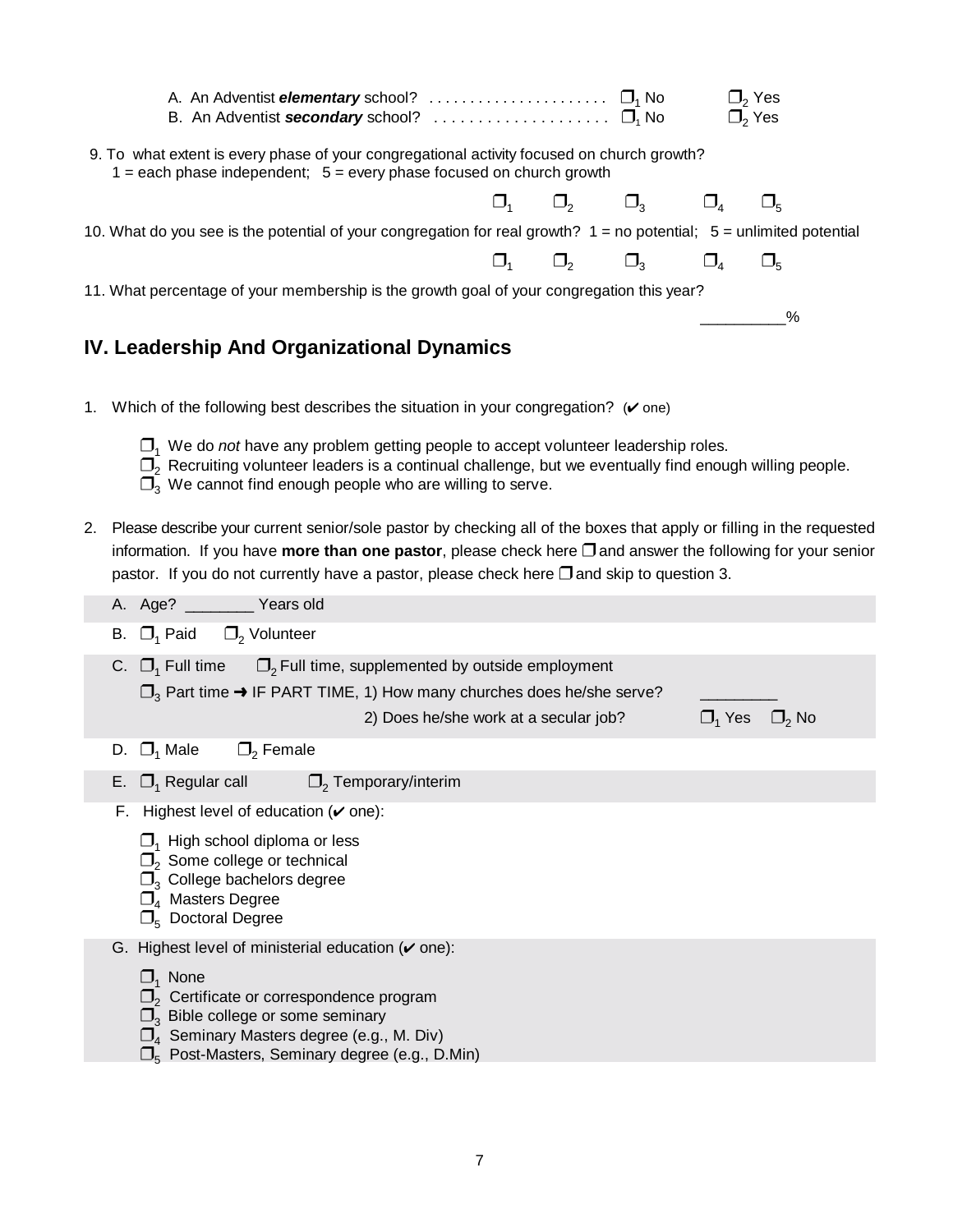|    | H. Race/ethnicity ( $\vee$ one):                                                                                                                                |                                                      |                                                            |                                                   |                                   |
|----|-----------------------------------------------------------------------------------------------------------------------------------------------------------------|------------------------------------------------------|------------------------------------------------------------|---------------------------------------------------|-----------------------------------|
|    | $\Box$ <sub>1</sub> American Indian/Alaska Native<br>$\square$ , Asian<br>$\square$ <sub>3</sub> Black or African American                                      | $\Box_4$ Hispanic or Latino<br>$\Box_{\kappa}$ White | $\Box$ <sub>5</sub> Native Hawaiian/Other Pacific Islander | $\Box$ <sub>7</sub> Other _______________________ |                                   |
| I. | This person became your senior/sole pastor in what year? 19                                                                                                     |                                                      |                                                            |                                                   |                                   |
| J. | How would you rate the skill of your pastor in gaining decisions for membership? $1 =$ low: $5 =$ high                                                          | $\Box$                                               | $\Box$ <sub>2</sub>                                        | $\Box_3$<br>$\square_{4}$                         | $\square_{5}$                     |
|    | 3. How many senior/sole pastors, including the current one, have served your congregation during the past 10<br>years?                                          |                                                      |                                                            |                                                   | pastors                           |
|    | 4. How long did the previous senior/sole pastor serve your congregation?                                                                                        |                                                      |                                                            | <b>Example 20</b> years                           |                                   |
|    | 4. How many paid ministerial and program staff does your congregation have?                                                                                     |                                                      |                                                            |                                                   |                                   |
|    | A. Number full time, paid _____                                                                                                                                 |                                                      |                                                            | B. Number part time, paid _____                   |                                   |
|    | 6. How many other paid staff members (secretarial, maintenance, etc.)? A. Full time ________ B. Part time ______                                                |                                                      |                                                            |                                                   |                                   |
| 7. | During the last 12 months, has your congregation been involved in any of the following types of inter-<br>congregational, ecumenical, or interfaith activities? |                                                      |                                                            |                                                   |                                   |
|    |                                                                                                                                                                 |                                                      |                                                            | With other congregations or persons:              |                                   |
|    | (Circle all the "yeses" that apply)                                                                                                                             | <u>No</u>                                            | From our<br>Denomination                                   | From other<br>Christian<br><b>Denominations</b>   | From other<br>Faith<br>Traditions |
|    | A. Joint worship services                                                                                                                                       | <b>No</b>                                            | Yes                                                        | Yes                                               | Yes                               |
|    | B. Joint celebrations or programs other than worship                                                                                                            | No.                                                  | Yes                                                        | Yes                                               | Yes                               |
|    | C. Joint social outreach or service projects                                                                                                                    | No                                                   | Yes                                                        | Yes                                               | Yes                               |
|    | D. Councils of churches or ministerial associations                                                                                                             | No.                                                  | Yes                                                        | Yes                                               | Yes                               |

 8. During the last *five years* has your congregation experienced any disagreements or conflicts in the following areas?  $(\vee)$  one on each line)

|                                             |    |         | Yes, and it was: |          |
|---------------------------------------------|----|---------|------------------|----------|
|                                             |    | Very    | Moderately       | Not Very |
|                                             | No | Serious | Serious          | Serious  |
| A. Theology                                 |    |         |                  |          |
| B. Money/finances/budget                    |    |         |                  |          |
| C. How worship is conducted                 |    |         |                  |          |
| D. Program/mission priorities or emphases   |    |         |                  |          |
| E. Who should make a decision               |    |         |                  |          |
| F. Pastor's leadership style                |    |         |                  |          |
| G. Pastor's personal behavior               |    |         |                  |          |
| H. Personal behavior of a member or visitor |    |         |                  |          |
| Other:                                      |    |         |                  |          |

- 9. When your congregation purchases worship, educational, stewardship, evangelism, etc. materials or supplies does it purchase them:  $(\vee)$  one)
	- $\Box_1$  Exclusively from denominational suppliers  $\Box_3$  Primarily from outside the denomination

- $\Box_2$  Primarily from denominational suppliers  $\Box_4$  Exclusively from outside the denomination  $\Box$ <sub>5</sub> From a pretty even balance between denominational and non-denominational sources
- 10. Which **one** of the following three statements best describes your congregation?  $(\vee$  one)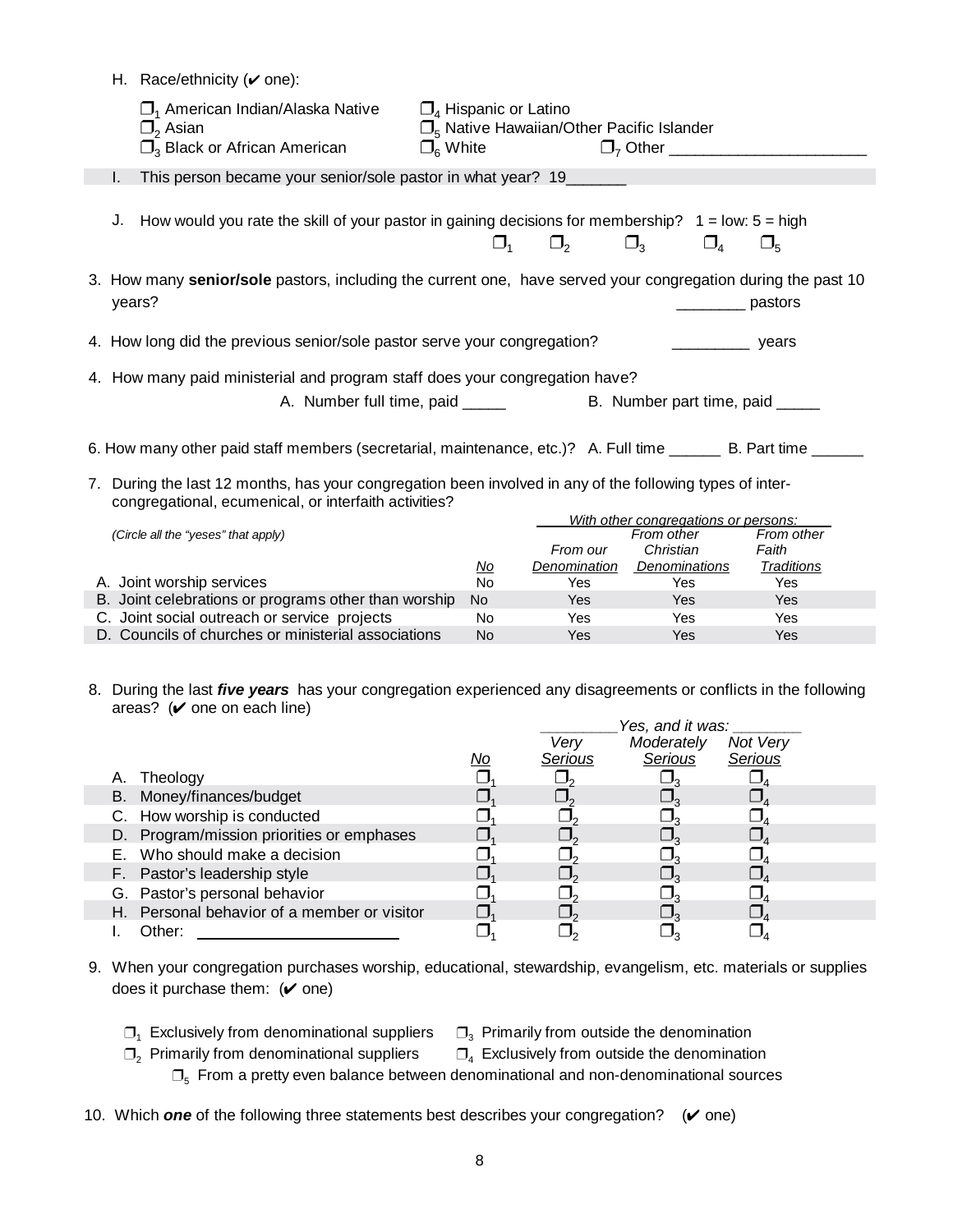- $\Box$ <sub>1</sub> Our congregation has explicit expectations for members that are strictly enforced.
- $\Box$ <sub>2</sub> Our congregation has fairly clear expectations for members, but the enforcement of these expectations is not very strict.
- $\Box$  Our congregation has only implicit expectations for members that are seldom, if ever, enforced.
- 11. Which of the following does your congregation regularly use to communicate with members/participants? Check **all** that apply.
	- $\Box_1$  Verbal announcements during worship  $\Box_3$  A newsletter produced by your congregation

 $\Box_2$  Printed bulletin distributed during worship  $\Box_4$  A magazine from your conference or union

in distributed during worship  $\Box_4$  A magazine from your conference or union  $\Box_5$  A quarterly or more frequent letter from the pastor

- 12. Does your congregation own, rent, or have regular access to a computer? (Check all that apply)
	- $\Box_1$  No  $\Box_3$  Yes--access is through our pastor or other member(s) of the congregation  $\Box_2$  Yes--own or lease who use their personal computers for congregational business
	- who use their personal computers for congregational business

#### IF YES: What does your congregation use a computer for? Check **all** that apply.

- A.  $\Box$  Word processing -- e.g., letters, reports, bulletins, sermons
- B.  $\Box$  List and file management e.g., membership data bank and address lists
- C. **D** Financial bookkeeping
- $D. \Box$  Education
- $E.$   $\square$   $E$ -mail communication
- $F. \Box$  Congregational web site
- $G. \Box$  Other (specify):
- **V. Participants**: *[We know you may have to estimate or guess at the answers to several of the questions in this section and the next section. That is O.K.]*
- 1. Approximately how many persons would you say are associated *in any way* with the religious life of your congregation — counting both adults and children, counting both anyone (member or not) who attends and members who do not attend?

 $\rightarrow \rightarrow$  Number

- 2. Approximately how many persons both adults and children would you say *regularly participate* in the religious life of your congregation — *whether or not* they are officially members of your congregation?
	- A. Number of **regularly participating** adults (18 and over) \_\_\_\_\_\_\_\_\_\_\_

B. Number of **regularly participating** children and teens (17 and under) \_\_\_\_\_\_\_\_\_\_\_

- 3. Since 1995, has the above number of **regularly participating adults**:  $(v \text{ one})$ 
	- $\Box_1$  Increased 10% or more  $\Box_3$  Stayed about the same (+/- 4%)  $\Box_5$  Decreased 10% or more  $\Box_2$  Increased 5% to 9%  $\overline{\Box}_4$  Decreased 5% to 9%

 $\Box$ <sub>6</sub> Our congregation did not exist in 1995

4. Of your total number of **regularly participating adults**, what percent would you estimate are:

| • American Indian/Alaska Native | %    | • Native Hawaiian or other | $\%$ |
|---------------------------------|------|----------------------------|------|
| $\bullet$ Asian                 | $\%$ | Pacific Islander           |      |
| • Black or African American     | %    | $\bullet$ White            | %    |
| • Hispanic or Latino            | %    | $\bullet$ Other            | %    |
|                                 |      |                            | 100% |

Within these racial/ethnic groups, are there any significant national sub-groups (e.g. German , Korean, Irish, Mexican, Carribean, etc)? 1 2 Yes No **IF YES,** please list them \_\_\_\_\_\_\_\_\_\_\_\_\_\_\_\_\_\_\_\_\_\_\_\_\_\_\_\_\_\_\_

5. Of the total number of **regularly participating adults**, what percent would you estimate are: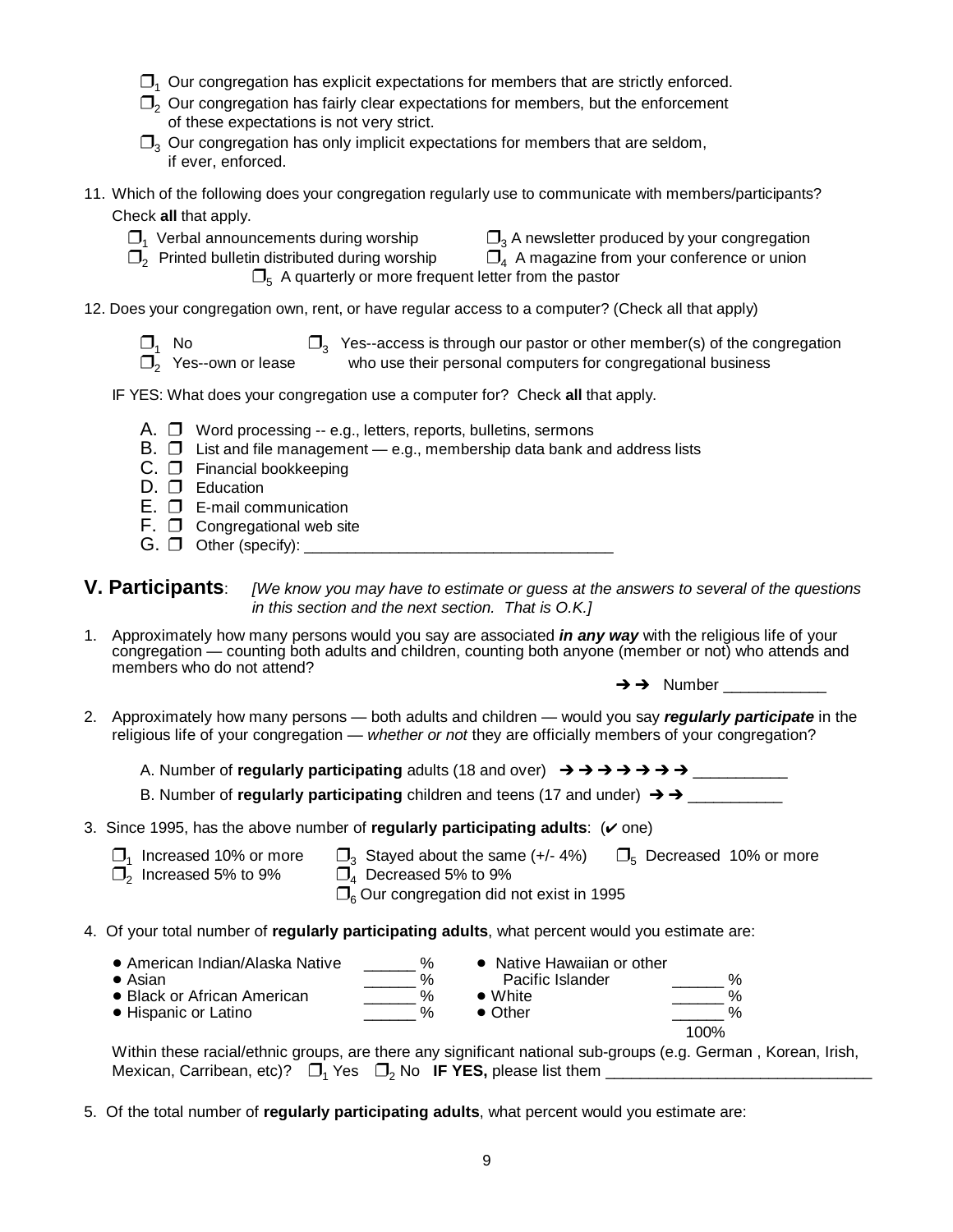|                                                                                                                                                            | None<br>0%                     | <b>Hardly Any</b><br>1-10% | Few<br>11-20% | Some<br>21-40% | Many<br>41-60% | Most<br>61-80% | All Or Nearly All<br>81-100% |
|------------------------------------------------------------------------------------------------------------------------------------------------------------|--------------------------------|----------------------------|---------------|----------------|----------------|----------------|------------------------------|
| A. Female                                                                                                                                                  | $\Box_{1}$                     | $\Box_2$                   | $\Box_3$      | $\Box_4$       | $\square_5$    | $\square_6$    | $\Box$                       |
| B. Less than high school diploma                                                                                                                           | $\Box_{\scriptscriptstyle{1}}$ | $\Box$                     | $\Box_3$      | $\Box_4$       | $\Box_5$       | $\square_6$    | $\Box_7$                     |
| C. At least college graduates                                                                                                                              | $\Box_{\scriptscriptstyle{1}}$ | $\Box_2$                   | $\Box_3$      | $\Box_4$       | $\square_5$    | $\square_6$    | $\underline{\Box}_7$         |
| D. Age 35 or younger                                                                                                                                       | Ω,                             | $\Box_2$                   | $\Box_3$      | $\Box_4$       | $\square_5$    | $\square_6$    | $\Box_7$                     |
| E. Over 60 years old                                                                                                                                       | Ω,                             | $\Box_2$                   | $\Box_3$      | $\Box_4$       | $\Box_5$       | $\square_6$    | $\Box$                       |
| F. Married                                                                                                                                                 | $\Box_{\scriptscriptstyle{1}}$ | $\Box_2$                   | $\Box_3$      | $\Box_4$       | $\square_{5}$  | $\square_6$    | $\Box_7$                     |
| G. Life long Adventists<br>H. New to your congregation in                                                                                                  | $\Box_1$                       | $\Box_2$                   | $\Box_3$      | $\Box_4$       | $\Box_5$       | $\square_6$    | $\Box_7$                     |
| the last five years                                                                                                                                        | $\Box_1$                       | $\Box_2$                   | $\Box_3$      | $\Box_4$       | $\Box_5$       | $\square_6$    | $\Box$                       |
| I. Living in the immediate area                                                                                                                            |                                |                            |               |                |                |                |                              |
| around your church building<br>J. Commuting more than 15 minutes                                                                                           | $\Box_1$                       | $\Box_2$                   | $\Box_3$      | $\Box_4$       | $\Box_5$       | $\square_6$    | $\Box$                       |
| to get to your worship services                                                                                                                            | $\Box$                         | $\Box_2$                   | $\Box_3$      | $\Box_4$       | $\square_5$    | $\square_6$    | $\Box$                       |
| K. Currently holding volunteer leadership<br>roles in your congregation, like serving<br>on administrative committees, teaching<br>Sabbath school, running |                                |                            |               |                |                |                |                              |
| outreach programs, etc.                                                                                                                                    | $\Box_{1}$                     | $\Box_2$                   | $\Box_3$      | $\Box_4$       | $\Box_5$       | $\square_6$    | $\Box_7$                     |
| L. In households with incomes                                                                                                                              |                                |                            |               |                |                |                |                              |
| below \$20,000                                                                                                                                             | $\Box_1$                       | $\Box_2$                   | $\Box_3$      | $\Box_4$       | $\Box_5$       | $\square_6$    | $\Box$                       |
| M. In households with children                                                                                                                             |                                |                            |               |                |                |                |                              |
| Under 18 present                                                                                                                                           | $\Box_{\scriptscriptstyle{1}}$ | $\Box_{2}$                 | $\Box_3$      | $\Box_4$       | $\Box_5$       | $\square_6$    | $\Box_7$                     |
| N. Were not born in this country                                                                                                                           | $\Box_1$                       | $\Box_2$                   | $\Box_3$      | $\Box_4$       | $\square_5$    | $\square_6$    | $\square_{7}$                |
| O. Meeting in small fellowship or<br>study groups                                                                                                          | $\Box_1$                       | $\Box_2$                   | $\Box_3$      | $\Box_4$       | $\Box_5$       | $\square_6$    | $\Box$                       |
| P. Regularly attending mid-week                                                                                                                            |                                |                            |               |                |                |                |                              |
| meetings such as prayer meeting                                                                                                                            | $\Box$ <sub>1</sub>            | $\Box$                     | $\Box_3$      | $\Box_{4}$     | $\Box_5$       | $\square_6$    | $\Box$                       |

6. Of your total number of adult participants, how many would you estimate are involved in:

|                                                              | <b>Almost</b><br>All | <b>Most</b> | Some | Few | None |
|--------------------------------------------------------------|----------------------|-------------|------|-----|------|
| A. Recruiting new members                                    |                      |             |      |     |      |
| B. Activities outside of worship that strengthen their faith |                      |             |      |     |      |
| C. Expressing their faith through helping others             |                      |             |      |     |      |

7. How many of the high school age children of your adult participants would you estimate are involved in the religious life and activities of your congregation?

| $\Box$ Almost all | $\Box$ <sub>2</sub> Most | $\Box$ <sub>3</sub> Some | $\Box_4$ Few | $\Box_5$ Hardly Any |
|-------------------|--------------------------|--------------------------|--------------|---------------------|
|-------------------|--------------------------|--------------------------|--------------|---------------------|

8. What was the official membership of your congregation as of January 1, 2000? \_\_\_\_\_\_\_\_\_\_\_\_\_\_\_\_\_\_\_\_ members

#### **VI. Finances**

1. How would you describe your congregation's financial health currently and 5 years ago (1995)?

| <b>A. Currently:</b> $\Box_1$ Excellent $\Box_2$ Good $\Box_3$ Tight, but manageable $\Box_4$ In some difficulty $\Box_5$ In serious difficulty |  |
|-------------------------------------------------------------------------------------------------------------------------------------------------|--|
| <b>B. In 1995</b> : $\Box_1$ Excellent $\Box_2$ Good $\Box_3$ Tight, but manageable $\Box_4$ In some difficulty $\Box_5$ In serious difficulty  |  |
| $\Box$ <sub>6</sub> Our congregation did not exist in 1995                                                                                      |  |

2. Approximately how much income did your congregation receive last year from all sources (e.g., tithes, local and denominational offerings, pledges, interest, bequests, endowment income, etc)?

TOTAL INCOME  $$$ 

A. Approximately what percentage of your church's total income last year was from endowments or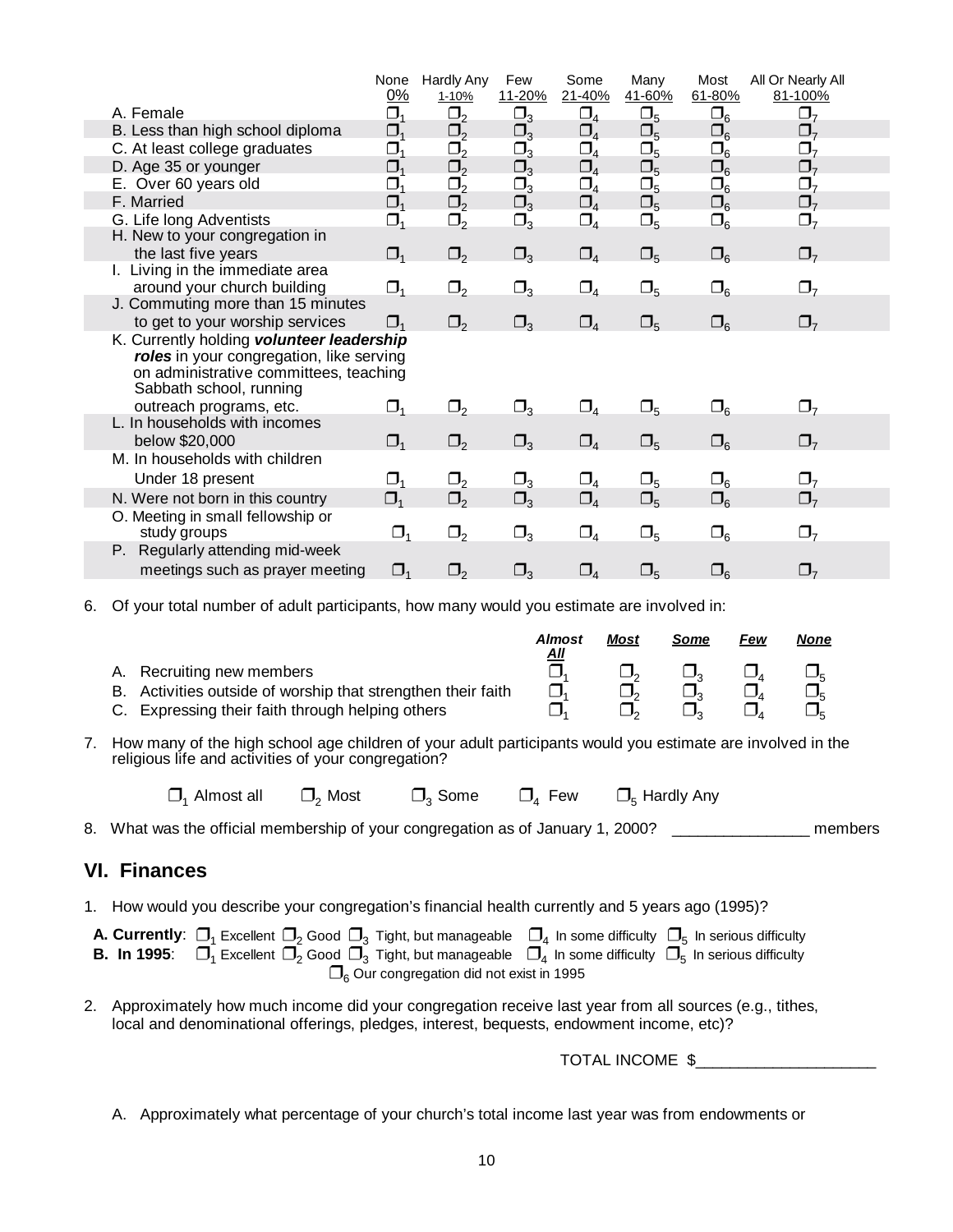|    | investments?<br>%<br>$\Box$ None<br><b>or</b>                                                                                                                                                                                                                                                                                                                                                                                                                                                                                                                                                                                                                                                                                                                              |                                                                                           |
|----|----------------------------------------------------------------------------------------------------------------------------------------------------------------------------------------------------------------------------------------------------------------------------------------------------------------------------------------------------------------------------------------------------------------------------------------------------------------------------------------------------------------------------------------------------------------------------------------------------------------------------------------------------------------------------------------------------------------------------------------------------------------------------|-------------------------------------------------------------------------------------------|
| L. | 3. Approximately how much money did your congregation spend in the following areas last year?<br>A. All staff salaries and benefits<br>B. Congregation operations (including building, property and grounds, utilities, mortgage,<br>insurance, maintenance, equipment, etc.)<br>C. Capital improvements, building fund, etc.<br>D. Program support and materials<br>E. Local mission work & outreach work (e.g., evangelism,, community services, etc.)<br>F. National and international mission work and programs (other than through<br>the conference or General Conference)<br>G. Subsidies to schools, day care, before/after school programs, and student aid<br>H. Money put into reserve/endowments/investments<br>$\rightarrow$ $\rightarrow$ TOTAL EXPENDITURES | \$<br>$\frac{1}{2}$<br>\$<br>\$<br>\$<br>$\frac{1}{2}$<br>\$<br>$\frac{1}{2}$<br>\$<br>\$ |
|    | 4. What was the tithe income for your congregation last year?<br>$\mathsf{S}$<br>5. What was the total of non-tithe funds remitted to the conference from your congregation last year?<br>$\frac{1}{2}$                                                                                                                                                                                                                                                                                                                                                                                                                                                                                                                                                                    |                                                                                           |
|    | 6. During the past 12 months, what methods did your congregation use to encourage financial giving among<br>members? $({\mathbf{v}})$ all that apply)<br>Sermons on stewardship or appeals by the pastor<br>Appeals or testimonies from lay members during worship services<br>Special fund raisers (fairs, yard sales, bake sales, etc)<br>Appeals based on specific, concrete, and special needs<br>Distribution of promotional material such as bulletin inserts<br>Canvassing members by phone or in person (e.g., member visitation)<br>Pledge or commitment cards<br>Offering envelopes with suggested giving guidelines                                                                                                                                             |                                                                                           |
|    | 7. In our congregation:<br>$\square$ <sub>1</sub> Members are told that they must place all tithe in the Tithe Fund that is sent to the conference.<br>$\Box$ <sub>2</sub> Members think that it is permissible to use a portion of their tithe for local or other needy<br>ministries.                                                                                                                                                                                                                                                                                                                                                                                                                                                                                    |                                                                                           |

| 8. Does your congregation operate with a formal, written, annual budget? | $\Box$ Yes | $\Box$ <sub>2</sub> No |
|--------------------------------------------------------------------------|------------|------------------------|
| 9. Does your congregation have a mortgage or other debt?                 |            |                        |
| $\square$ , Yes, a total of approximately \$                             |            | $\Box$ No              |
| 10. Does your congregation have a written mission or vision statement?   | $\Box$ Yes | $\square$ , No         |